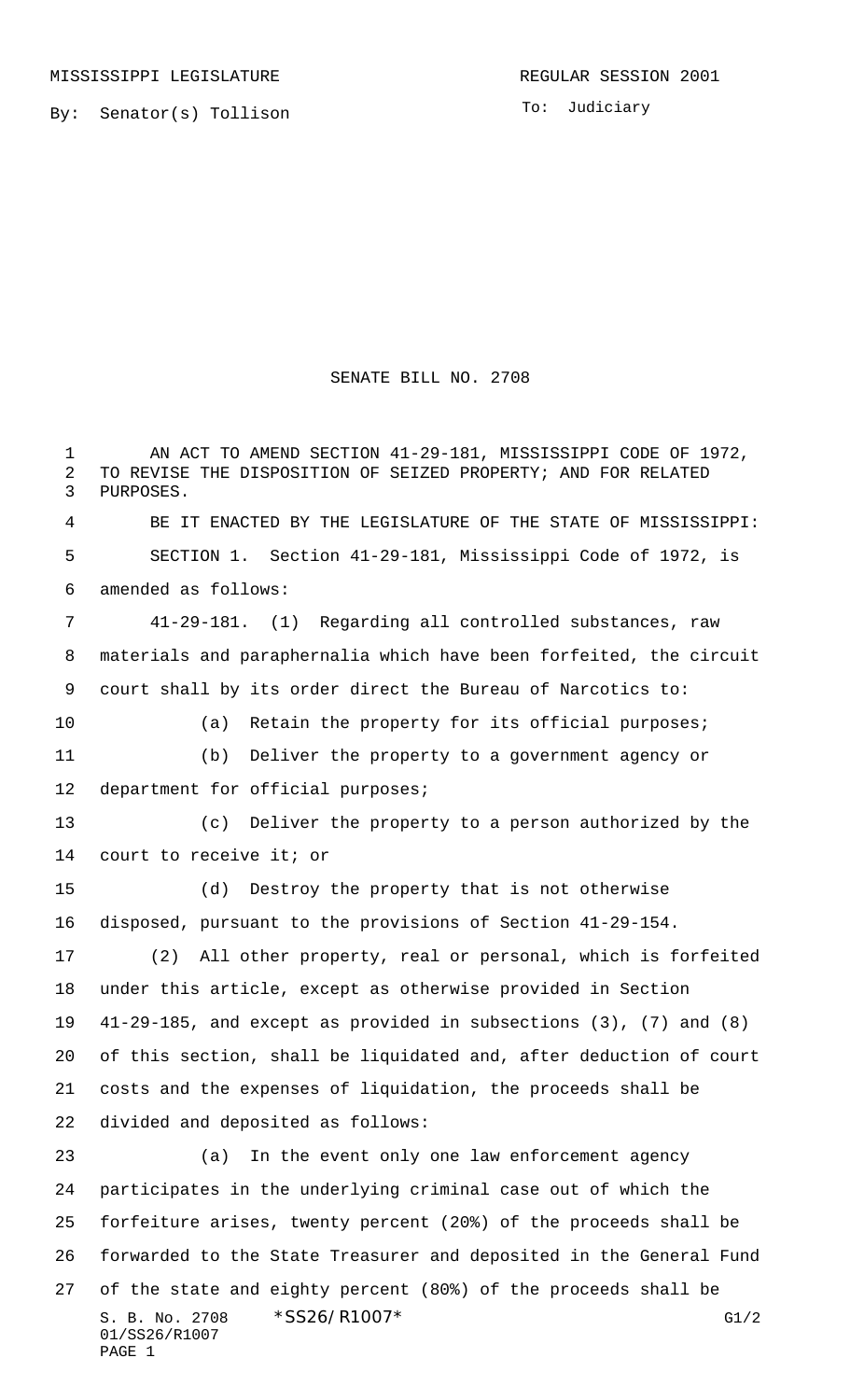deposited and credited to the budget of the participating law enforcement agency.

 (b) In the event more than one law enforcement agency participates in the underlying criminal case out of which the forfeiture arises, eighty percent (80%) of the proceeds shall be deposited and credited to the budget of the law enforcement agency whose officers initiated the criminal case, with the exception of the Mississippi Bureau of Narcotics, and twenty percent (20%) shall be divided equitably between or among the other participating law enforcement agencies, and shall be deposited and credited to the budgets of the participating law enforcement agencies. In the event that the other participating law enforcement agencies cannot agree on the division of their twenty percent (20%), a petition shall be filed by any one of them in the court in which the civil forfeiture case is brought and the court shall make an equitable division.

 If the criminal case is initiated by an officer of the Mississippi Bureau of Narcotics and more than one (1) law enforcement agency participates in the underlying criminal case out of which the forfeiture arises, only twenty percent (20%) of 48 the proceeds shall be deposited and credited to the budget of the Mississippi Bureau of Narcotics and eighty percent (80%) shall be divided equitably between or among the other participating law enforcement agencies and shall be deposited and credited to the budgets of the participating law enforcement agencies. In the event that the other participating law enforcement agencies cannot agree on the division of their eighty percent (80%), a petition shall be filed by any one (1) of them in the court in which the civil forfeiture case is brought and the court shall make an equitable division.

 (3) All money which is forfeited under this article, except as otherwise provided by Section 41-29-185, shall be divided,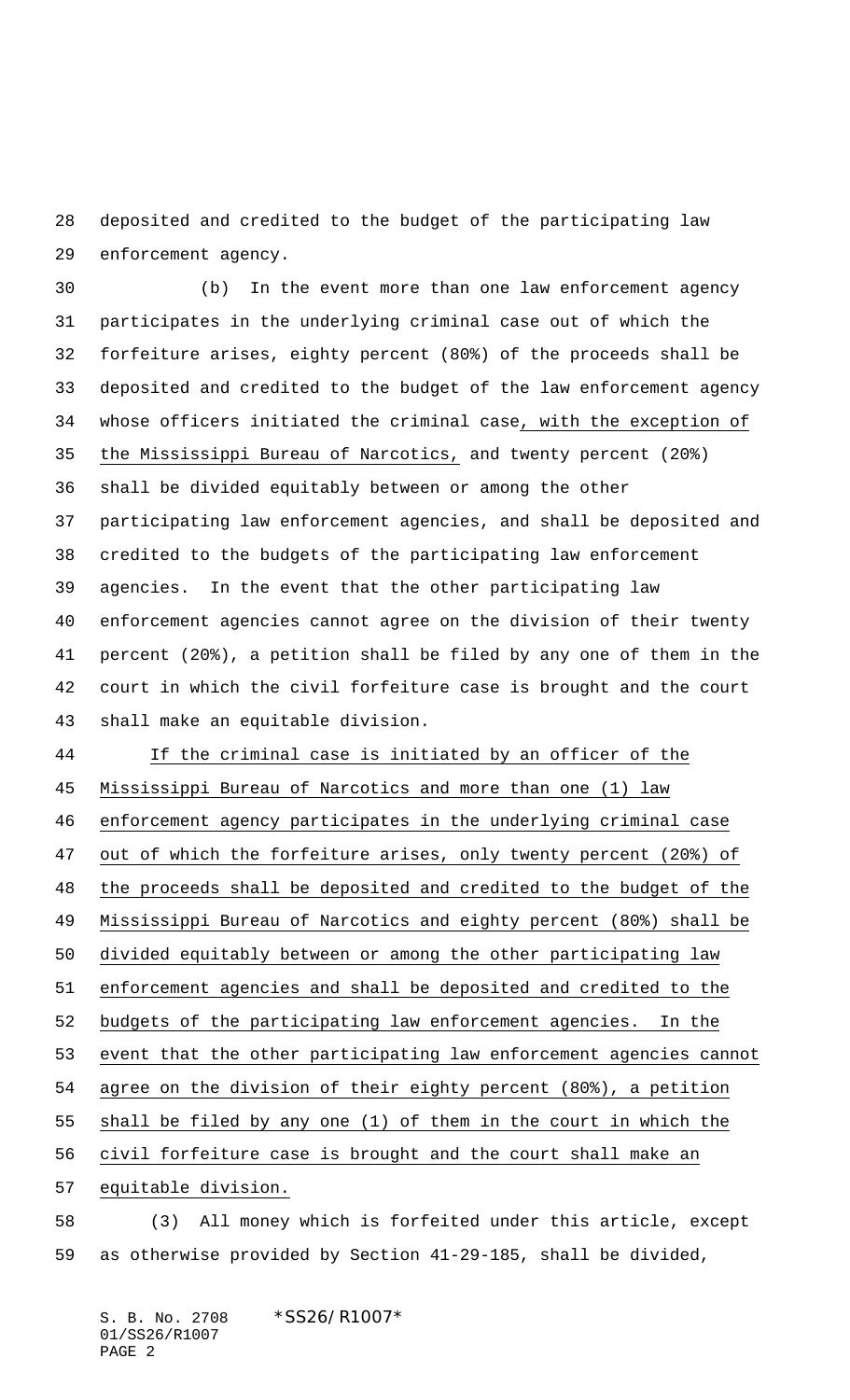deposited and credited in the same manner as set forth in subsection (2) of this section.

 (4) All property forfeited, deposited and credited to the Mississippi Bureau of Narcotics under this article shall be forwarded to the State Treasurer and deposited in a special fund for use by the Mississippi Bureau of Narcotics upon appropriation by the Legislature.

 (5) All real estate which is forfeited under the provisions of this article shall be sold to the highest and best bidder at a public auction for cash, such auction to be conducted by the chief law enforcement officer of the initiating law enforcement agency, or his designee, at such place, on such notice and in accordance with the same procedure, as far as practicable, as is required in the case of sales of land under execution at law. The proceeds of such sale shall first be applied to the cost and expense in administering and conducting such sale, then to the satisfaction of all mortgages, deeds of trust, liens and encumbrances of record on such property. The remaining proceeds shall be divided, forwarded and deposited in the same manner set out in subsection (2) of this section.

S. B. No. 2708 \*SS26/R1007\* 01/SS26/R1007 PAGE 3 (6) All other property that has been forfeited shall, except as otherwise provided, be sold at a public auction for cash by the chief law enforcement officer of the initiating law enforcement agency, or his designee, to the highest and best bidder after advertising the sale for at least once each week for three (3) consecutive weeks, the last notice to appear not more than ten (10) days nor less than five (5) days prior to such sale, in a newspaper having a general circulation in the jurisdiction in which said law enforcement agency is located. Such notices shall contain a description of the property to be sold and a statement of the time and place of sale. It shall not be necessary to the validity of such sale either to have the property present at the place of sale or to have the name of the owner thereof stated in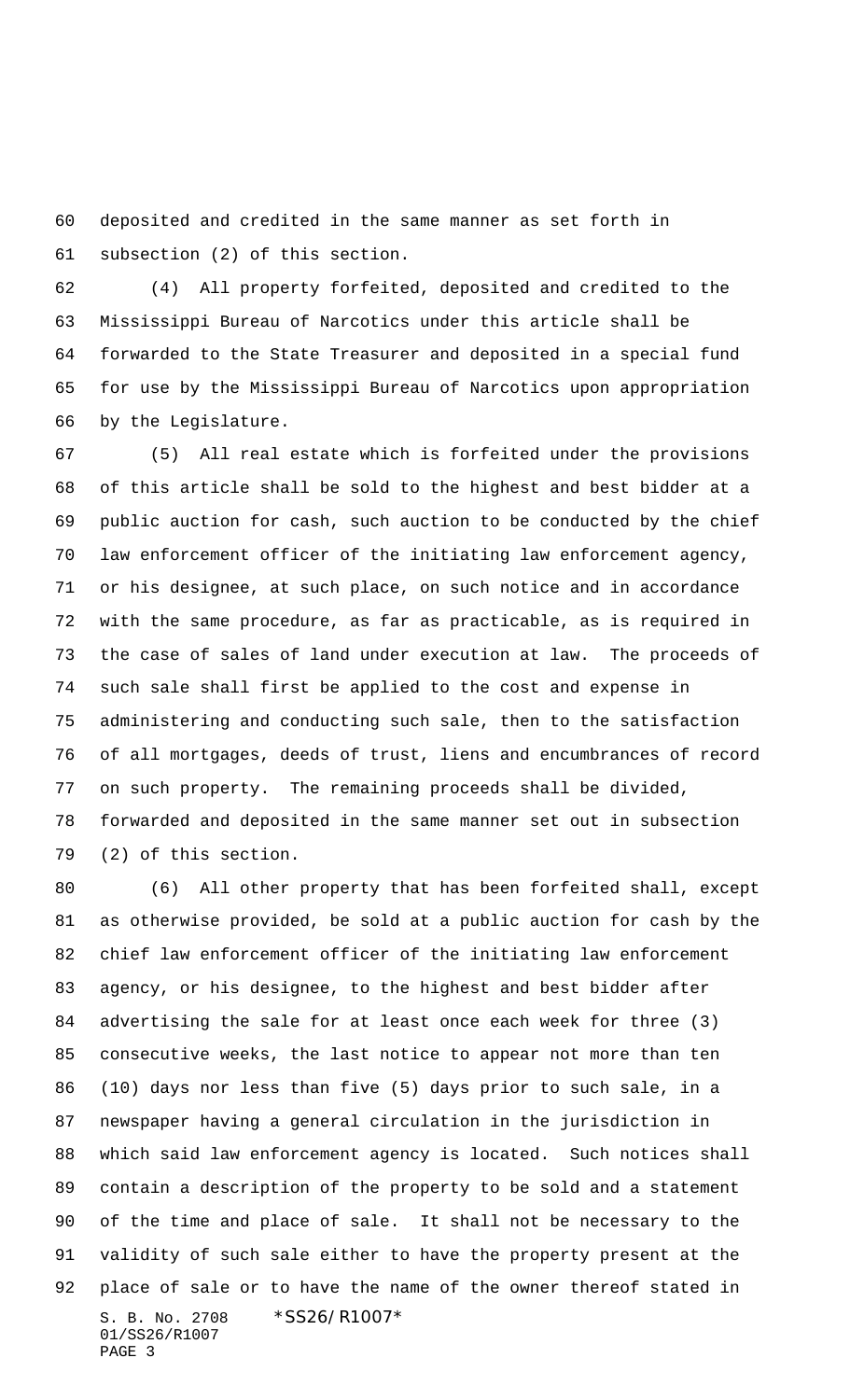such notice. The proceeds of the sale shall be disposed of as follows:

 (a) To any bona fide lienholder, secured party, or other party holding an interest in the property in the nature of a 97 security interest, to the extent of his interest; and

 (b) The balance, if any, remaining after deduction of all storage, court costs and expenses of liquidation shall be divided, forwarded and deposited in the same manner set out in subsection (2) of this section.

 (7) Any county or municipal law enforcement agency may maintain, repair, use and operate for official purposes all property, other than real property, money or such property that is described in subsection (1) of this section, that has been forfeited to the agency if it is free from any interest of a bona fide lienholder, secured party or other party who holds an interest in the property in the nature of a security interest. Such county or municipal law enforcement agency may purchase the interest of a bona fide lienholder, secured party or other party who holds an interest so that the property can be released for its use. If the property is a motor vehicle susceptible of titling under the Mississippi Motor Vehicle Title Law, the law enforcement agency shall be deemed to be the purchaser, and the certificate of title shall be issued to it as required by subsection (9) of this section.

 (8) The Mississippi Bureau of Narcotics may maintain, repair, use and operate for official purposes all property, other than real property, money or such property as is described in subsection (1) of this section, that has been forfeited to the bureau if it is free from any interest of a bona fide lienholder, secured party, or other party who holds an interest in the property in the nature of a security interest. In such case, the bureau may purchase the interest of a bona fide lienholder,

S. B. No. 2708 \*SS26/R1007\* 01/SS26/R1007 PAGE 4